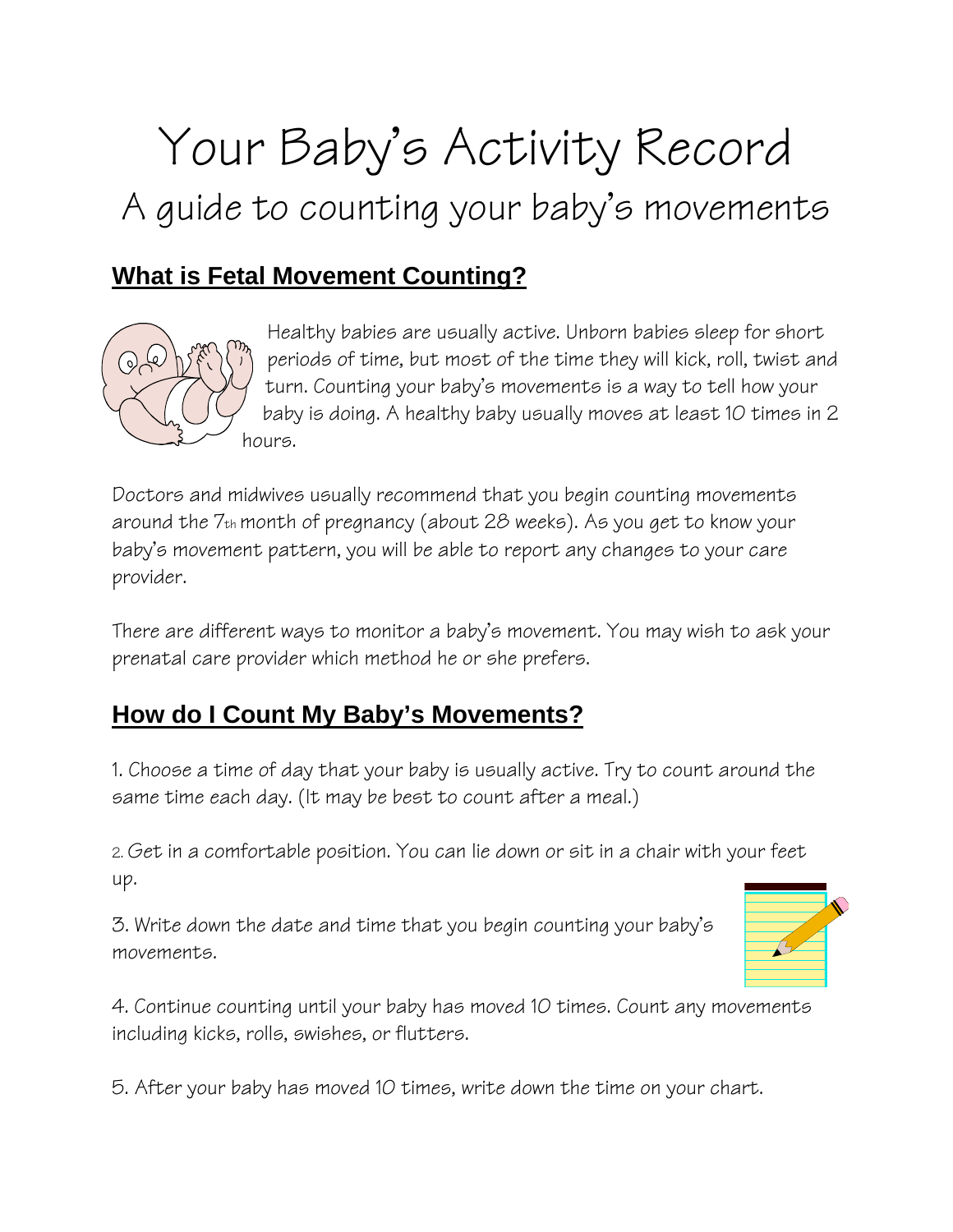6. If you can't feel your baby move, try to wake the baby by drinking a glass of juice or walking around for few minutes. Then start counting again.



## **What Should I do if My Baby Doesn't Move?**



Call your doctor or midwife right away if:

- Your baby has not moved 10 times in 2 hours
- You notice a significant decrease in your baby's activity

## **Example**

On Sunday, October 14th, you begin counting your baby's movements at 7:05 PM. By 7:40 PM, you have felt your baby kick or move 10 times. You would fill in your chart this way:

|                     | Sun   | Mon | Tue | Wed | Thu | Fri | Sat |
|---------------------|-------|-----|-----|-----|-----|-----|-----|
|                     |       |     |     |     |     |     |     |
| Day & Date          | 10/14 |     |     |     |     |     |     |
| Start Time          | 7:05  |     |     |     |     |     |     |
| Stop Time           | 7:40  |     |     |     |     |     |     |
| Minutes to reach 10 | 35    |     |     |     |     |     |     |

|                     | Sun | Mon | Tue | Wed | Thu | Fri | Sat |
|---------------------|-----|-----|-----|-----|-----|-----|-----|
|                     |     |     |     |     |     |     |     |
| Day & Date          |     |     |     |     |     |     |     |
| Start Time          |     |     |     |     |     |     |     |
| Stop Time           |     |     |     |     |     |     |     |
| Minutes to reach 10 |     |     |     |     |     |     |     |

|                     | Sun | Mon | Tue | Wed | Thu | Fri | Sat |
|---------------------|-----|-----|-----|-----|-----|-----|-----|
| Day & Date          |     |     |     |     |     |     |     |
| Start Time          |     |     |     |     |     |     |     |
| Stop Time           |     |     |     |     |     |     |     |
| Minutes to reach 10 |     |     |     |     |     |     |     |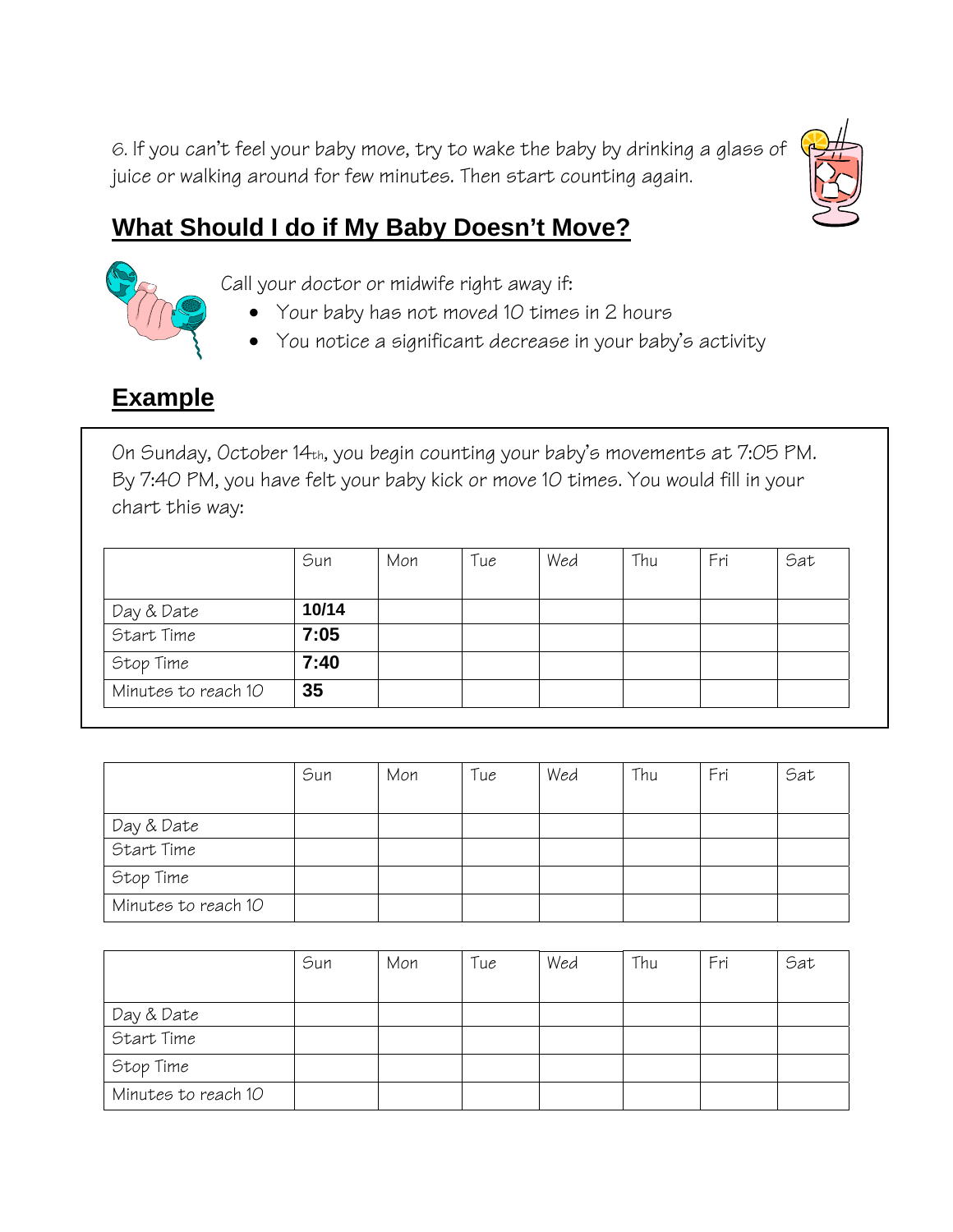

#### **Babies are such a nice way to start people.**

~Don Herrold

|                     | Sun | Mon | Tue | Wed | Thu | Fri | Sat |
|---------------------|-----|-----|-----|-----|-----|-----|-----|
|                     |     |     |     |     |     |     |     |
| Day & Date          |     |     |     |     |     |     |     |
| Start Time          |     |     |     |     |     |     |     |
| Stop Time           |     |     |     |     |     |     |     |
| Minutes to reach 10 |     |     |     |     |     |     |     |

|                     | Sun | Mon | Tue | Wed | Thu | Fri | Sat |
|---------------------|-----|-----|-----|-----|-----|-----|-----|
|                     |     |     |     |     |     |     |     |
| Day & Date          |     |     |     |     |     |     |     |
| Start Time          |     |     |     |     |     |     |     |
| Stop Time           |     |     |     |     |     |     |     |
| Minutes to reach 10 |     |     |     |     |     |     |     |

|                     | Sun | Mon | Tue | Wed | Thu | Fri | Sat |
|---------------------|-----|-----|-----|-----|-----|-----|-----|
|                     |     |     |     |     |     |     |     |
| Day & Date          |     |     |     |     |     |     |     |
| Start Time          |     |     |     |     |     |     |     |
| Stop Time           |     |     |     |     |     |     |     |
| Minutes to reach 10 |     |     |     |     |     |     |     |

|                     | Sun | Mon | Tue | Wed | Thu | Fri | Sat |
|---------------------|-----|-----|-----|-----|-----|-----|-----|
|                     |     |     |     |     |     |     |     |
| Day & Date          |     |     |     |     |     |     |     |
| Start Time          |     |     |     |     |     |     |     |
| Stop Time           |     |     |     |     |     |     |     |
| Minutes to reach 10 |     |     |     |     |     |     |     |

|                     | Sun | Mon | Tue | Wed | Thu | Fri | Sat |
|---------------------|-----|-----|-----|-----|-----|-----|-----|
|                     |     |     |     |     |     |     |     |
| Day & Date          |     |     |     |     |     |     |     |
| Start Time          |     |     |     |     |     |     |     |
| Stop Time           |     |     |     |     |     |     |     |
| Minutes to reach 10 |     |     |     |     |     |     |     |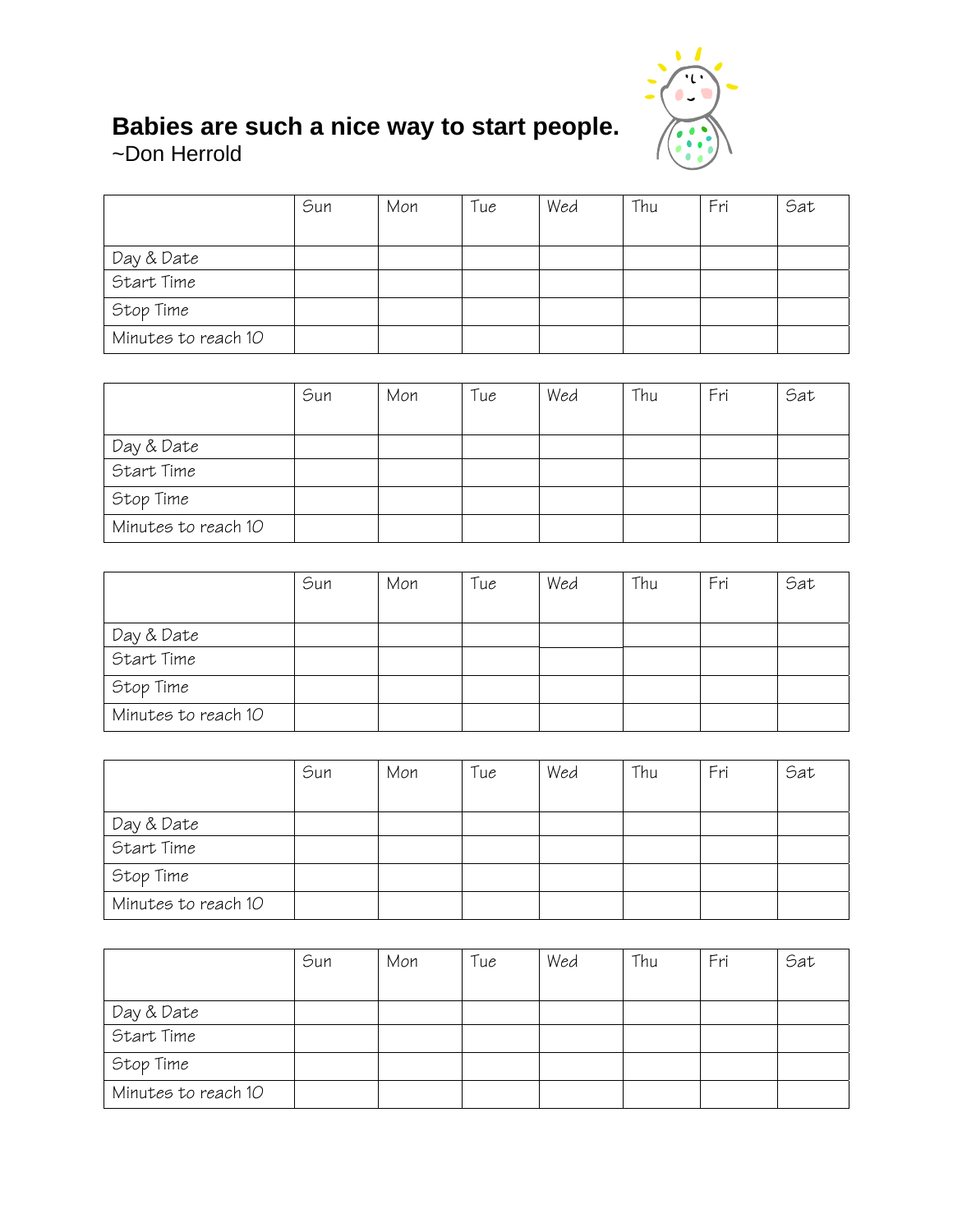#### **Children are one third of our population and all of our future.**

~Select Panel for the Promotion of Child Health, 1981

|                     | Sun | Mon | Tue | Wed | Thu | Fri | Sat |
|---------------------|-----|-----|-----|-----|-----|-----|-----|
|                     |     |     |     |     |     |     |     |
| Day & Date          |     |     |     |     |     |     |     |
| Start Time          |     |     |     |     |     |     |     |
| Stop Time           |     |     |     |     |     |     |     |
| Minutes to reach 10 |     |     |     |     |     |     |     |

|                          | Sun | Mon | Tue | Wed | Thu | Fri | Sat |
|--------------------------|-----|-----|-----|-----|-----|-----|-----|
|                          |     |     |     |     |     |     |     |
| Day & Date<br>Start Time |     |     |     |     |     |     |     |
|                          |     |     |     |     |     |     |     |
| Stop Time                |     |     |     |     |     |     |     |
| Minutes to reach 10      |     |     |     |     |     |     |     |

|                     | Sun | Mon | Tue | Wed | Thu | Fri | Sat |
|---------------------|-----|-----|-----|-----|-----|-----|-----|
|                     |     |     |     |     |     |     |     |
| Day & Date          |     |     |     |     |     |     |     |
| Start Time          |     |     |     |     |     |     |     |
| Stop Time           |     |     |     |     |     |     |     |
| Minutes to reach 10 |     |     |     |     |     |     |     |

|                     | Sun | Mon | Tue | Wed | Thu | Fri | Sat |
|---------------------|-----|-----|-----|-----|-----|-----|-----|
|                     |     |     |     |     |     |     |     |
| Day & Date          |     |     |     |     |     |     |     |
| Start Time          |     |     |     |     |     |     |     |
| Stop Time           |     |     |     |     |     |     |     |
| Minutes to reach 10 |     |     |     |     |     |     |     |

|                     | Sun | Mon | Tue | Wed | Thu | Fri | Sat |
|---------------------|-----|-----|-----|-----|-----|-----|-----|
|                     |     |     |     |     |     |     |     |
| Day & Date          |     |     |     |     |     |     |     |
| Start Time          |     |     |     |     |     |     |     |
| Stop Time           |     |     |     |     |     |     |     |
| Minutes to reach 10 |     |     |     |     |     |     |     |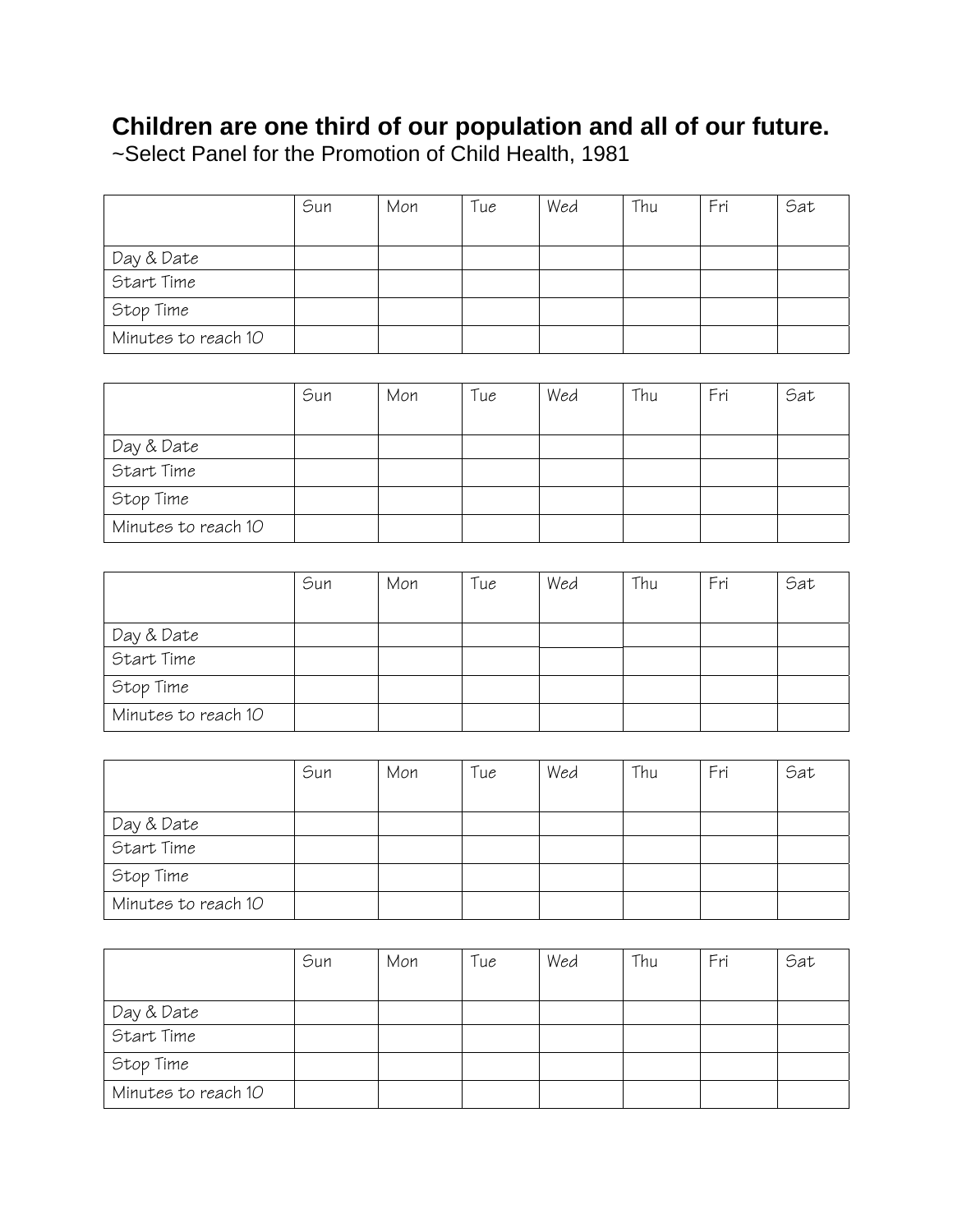|                     | Sun | Mon | Tue | Wed | Thu | Fri | Sat |
|---------------------|-----|-----|-----|-----|-----|-----|-----|
|                     |     |     |     |     |     |     |     |
| Day & Date          |     |     |     |     |     |     |     |
| Start Time          |     |     |     |     |     |     |     |
| Stop Time           |     |     |     |     |     |     |     |
| Minutes to reach 10 |     |     |     |     |     |     |     |

#### **A baby is a blank check made payable to the human race.**  ~Barbara Christine Seifert

|                     | Sun | Mon | Tue | Wed | Thu | Fri | Sat |
|---------------------|-----|-----|-----|-----|-----|-----|-----|
| Day & Date          |     |     |     |     |     |     |     |
| Start Time          |     |     |     |     |     |     |     |
| Stop Time           |     |     |     |     |     |     |     |
| Minutes to reach 10 |     |     |     |     |     |     |     |

|                     | Sun | Mon | Tue | Wed | Thu | Fri | Sat |
|---------------------|-----|-----|-----|-----|-----|-----|-----|
|                     |     |     |     |     |     |     |     |
| Day & Date          |     |     |     |     |     |     |     |
| Start Time          |     |     |     |     |     |     |     |
| Stop Time           |     |     |     |     |     |     |     |
| Minutes to reach 10 |     |     |     |     |     |     |     |

|                     | Sun | Mon | Tue | Wed | Thu | Fri | Sat |
|---------------------|-----|-----|-----|-----|-----|-----|-----|
|                     |     |     |     |     |     |     |     |
| Day & Date          |     |     |     |     |     |     |     |
| Start Time          |     |     |     |     |     |     |     |
| Stop Time           |     |     |     |     |     |     |     |
| Minutes to reach 10 |     |     |     |     |     |     |     |